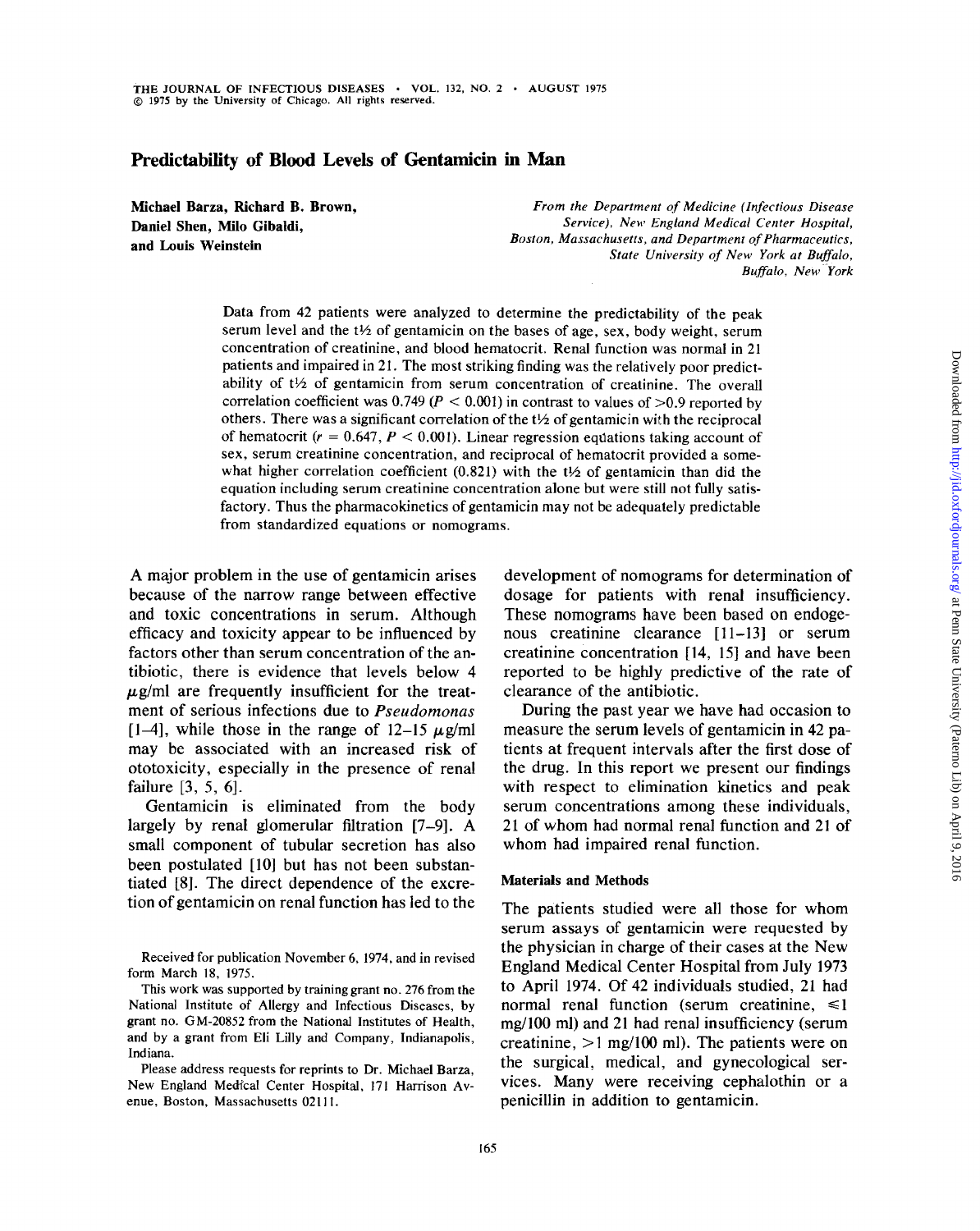Blood levels of gentamicin were measured after the first dose of drug in all instances. Blood was drawn 0.25, 0.5, I, 3, 5, and 7 hr after the completion of iv infusions of gentamicin and 1,3, 5, and 7 hr after im injection. Additional specimens were obtained from patients with renal insufficiency 11-48 hr after the drug was administered. The serum was stored at  $-20$  C and assayed within 12-48 hr. All samples from a given patient were generally studied at the same time. The levels of creatinine in serum were determined by Auto Analyzer (SMA 6/60, Technicon Instruments, Tarrytown, N. Y.).

Assay method. A standardized spore suspension of *Bacillus subtilis* ATCC 6633 (approximately  $3 \times 10^8$  organisms [1 ml]; Difc Laboratories, Detroit, Mich.) was added to 1 liter of molten trypticase soy agar (Baltimore Biological Laboratories, Baltimore, Md.) at 43 C. For the assay of specimens from patients receiving oxacillin, penicillin G, or ampicillin, two vials of penicillinase (Neutrapen,® Riker Laboratories, Northridge, Calif.) were added to the mixture; for patients receiving cephalothin, 10 mg of  $\beta$ -lactamase (provided by Eli Lilly, Indianapolis, Ind.) was added instead. The suspension was distributed in 10-ml aliquots into sterile petri dishes are permitted to harden. Filter-paper disks (6.35 mm in diameter, Schleicher and Schuell, Keene, N.H.) were briefly touched to the serum specimens until they were evenly moist and were placed on the surface of the agar. Standards were prepared in pooled human serum with gentamicin powder of known potency (Schering Corp., Kenilworth, N.J.) and were adsorbed onto filter paper disks. All samples were plated in triplicate. After the plates were incubated overnight at 37 C, zones of inhibition were measured. A standard curve was plotted on semilogarithmic paper, and specimens from the patients were assayed from this reference curve. The lower limit of sensitivity of the assay was approximately 0.4  $\mu$ g/ml.

For examination of the accuracy of the assay technique, specimens of serum containing known concentrations of gentamicin were prepared and submitted under code for assay in the usual manner.

*Pharmacokinetic calculations.* Gentamicin levels in serum after im injection declined in a monoexponential fashion. Serum concentrations were plotted against time on semilogarithmic coordinates, and the first-order elimination rate constant (K) was determined from the slope of the linear least-squares regression line. The elimination  $t\frac{1}{2}$  was then calculated according to the formula

$$
t\frac{1}{2} = \frac{\ln 2}{K} = \frac{0.693}{K}.
$$

Assuming that the im dose is rapidly absorbed [8, 15], one can calculate an apparent volume of distribution (AVD) from the extrapolated zero-time concentration  $(C_0)$  as follows:

$$
AVD = \frac{\text{dose}}{C_0}.
$$

Serum levels of gentamicin fluctuated markedly during the first hour after iv infusion. Accordingly, K or  $t\frac{1}{2}$  was obtained from subsequent values. Since the exact infusion rate was not known and serum samples were not obtained during infusion, an AVD could not be calculated for patients who received gentamicin iv.

### Results

The precision of the assay was assessed on the basis of 27 samples prepared to contain 1.7-10  $\mu$ g of gentamicin/ml. The correlation of the prepared concentration with the assayed concentration was 0.92 ( $P < 0.001$ ). The slope of the regression line (1.03) was not significantly different from 1.00 ( $P > 0.95$ ), and the intercept (-0.16) was not significantly different from  $0 (P > 0.70)$ . Approximately two-thirds of the patients in both groups (normal and abnormal renal function) were receiving penicillin G, ampicillin, oxacillin, or cephalothin. The enzymes incorporated into the agar were able to destroy  $>5,000$   $\mu$ g of penicillin G, ampicillin, or oxacillin/ml and  $> 1,000 \mu$ g of cephalothin/ml. These enzymes had no effect on the assay of gentamicin.

The seven males and 14 females with normal renal function ranged in age from 17 to 74 years (median, 45 years) and weighed 45-100 kg (median, 62 kg). Although values for blood urea nitrogen (B UN) were slightly elevated in three of these individuals, their serum creatinine measurements remained consistently  $\leq 1.0$  mg/l00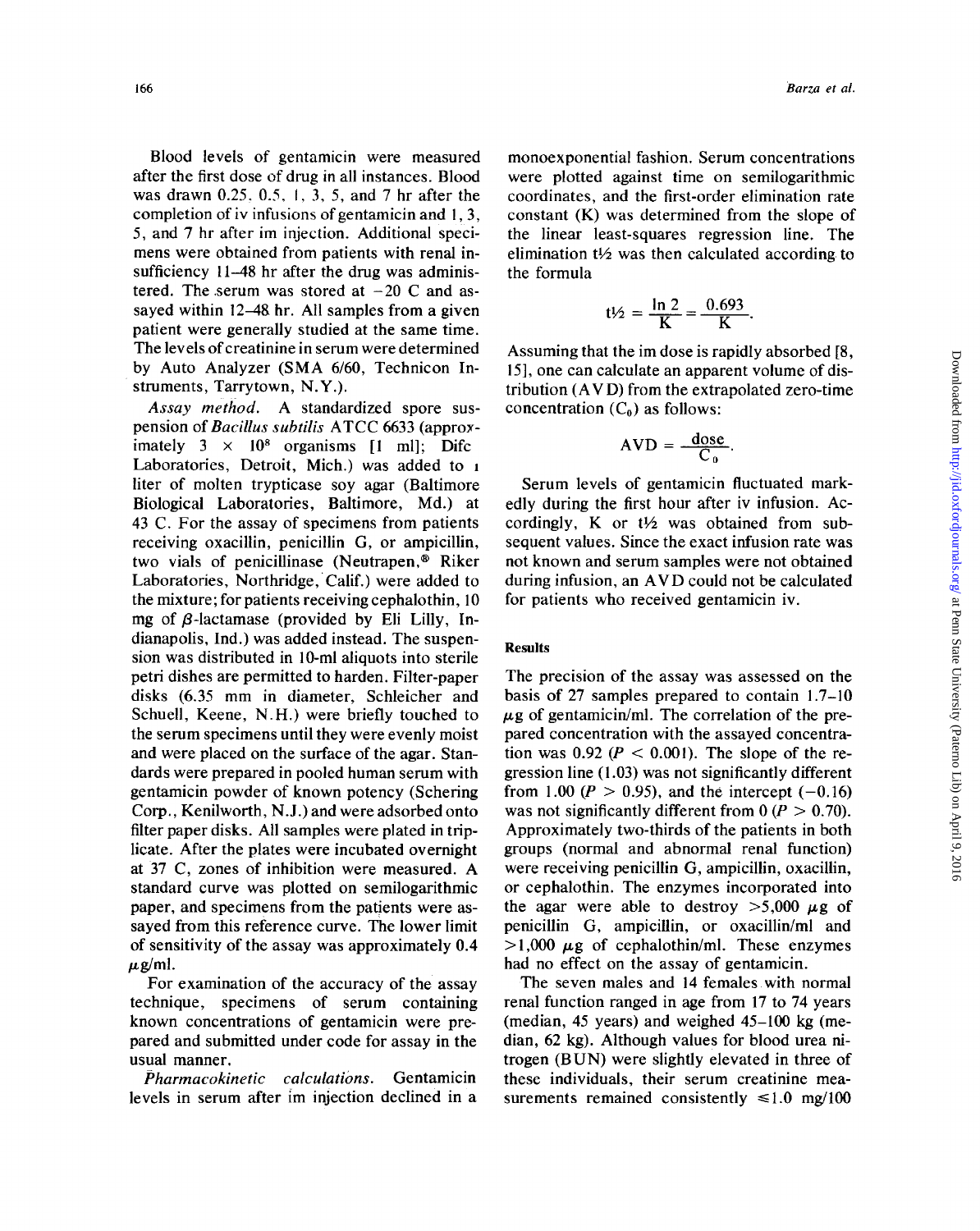ml. Three individuals (patients no. 5, 9, and 17) had elevated serum bilirubin values of 16-33 mg/100 ml. Serum albumin was measured in nine patients with normal renal function; the mean  $\pm$ SE of the values was  $3.1 \pm 0.1$  (range, 2.1–4.1) g/l00 ml. Albumin concentrations were determined in sera of 17 patients with renal impairment; the mean  $\pm$  se of the values was  $2.9 \pm 0.1$ (range,  $2.1-3.8$ ) g/100 ml. No individual was in clinical shock, and in only one instance was there a striking derangement of fluid or electrolyte balance (patient no. 42, who was grossly edematous). Renal function was relatively stable except in four individuals. In two of these four patients (no. 27 and 38), the serum level of creatinine was rising rapidly as a result of acute renal failure; in the others (patients no. 25 and 32), the values were declining because of hemodialysis. In no instance were the kinetics of gentamicin measured during dialysis.

Peak serum levels. Twenty-three patients received gentamicin iv or im in the commonly used dose range of 1.2-1.7 mg/kg. Of these patients, 20 exhibited peak serum levels of <5  $\mu$ g/ml, and values for 15 of these patients were  $<$ 4  $\mu$ g/ml. The overall range was 1.6-7.4  $\mu$ g/ml. The rate of iv administration of gentamicin fluctuated because infusion pumps were not used. Therefore, the relation between peak serum level and dose of drug was analyzed only for patients receiving im injections. The peak serum level correlated as well with the total quantity of drug administered (mg) as with the dose on a weight basis (mg/kg).

In figure 1, peak serum levels have been plotted against dose of gentamicin. The relation between these variables was similar in patients with normal renal function and in those with abnormal renal function; thus data for the two groups have been pooled. The results for two patients have been omitted. One individual (patient no. 13) weighed 45 kg, received a dose of 3.5 mg/kg, and exhibited a peak level of 17  $\mu$ g/ml; the other patient (no. 2) weighed 100 kg, received 2.5 mg of drug/kg, and had a peak serum level of  $4.8 \mu$ g/ml. As is shown in figure 1, the peak serum levels produced by a given dose varied considerably among patients. The slope of the least-squares regression line through the origin was 0.0448  $\mu$ g/ml/mg or 4.48  $\mu$ g/ml/100 mg. The correlation



Figure 1. Relation between the observed peak concentration of gentamicin and the im dose for patients with normal renal function  $(\Delta)$  and those with impaired renal function  $(A)$ . The solid line represents the leastsquares regression line through the origin.

coefficient was 0.762 ( $P < 0.001$ ). There was no apparent relation between the peak level of drug and the blood hematocrit.

*Pharmacokinetic measurements.* These results, together with data on blood chemistry of patients with normal and impaired renal function, are presented in tables 1 and 2. The mean  $\pm$ SE of the elimination constant for the 21 patients with normal renal function was  $0.264 \pm$ 0.03; the  $t\frac{1}{2}$  of gentamicin in these individuals was  $3.12 \pm 0.27$  hr. Simple and multiple regression analyses were performed with data from all 42 individuals for study of the dependence of the *tYl* of gentamicin on various patient characteristics and biochemical indices of renal function.

*Simple linear regression.* (1) *Serum creatinine.* Theoretical considerations suggest that the elimination *tYl* of drugs that are exclusively excreted by glomerular filtration should be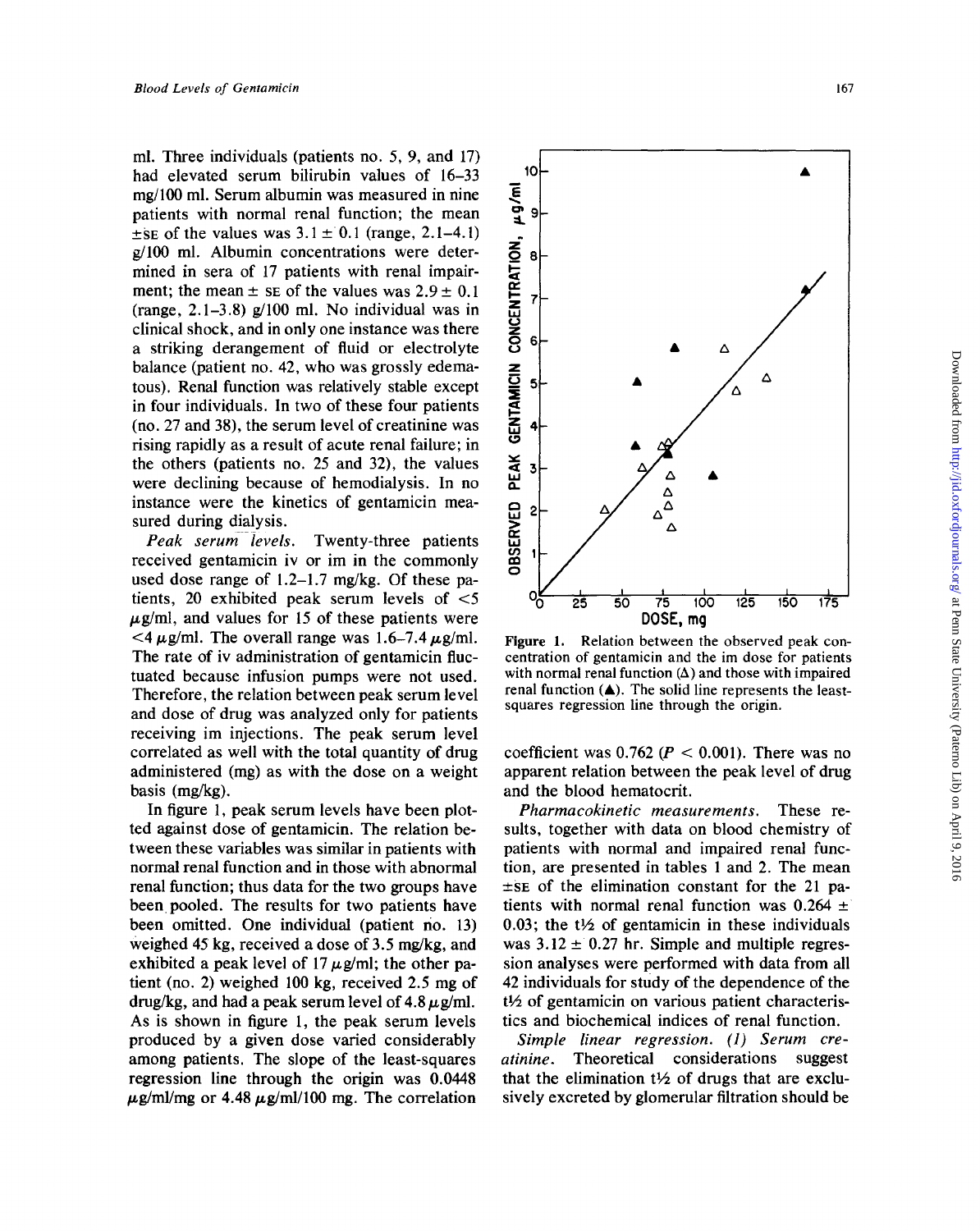|                                            |                                   | Weight<br>(kg) | Creatinine<br>$(mg/100 \text{ ml})$ | <b>BUN</b><br>$(mg/100 \text{ ml})$ | Hemato-<br>crit<br>(%) | Gentamicin   |                                        |                  |                        |            |                          |
|--------------------------------------------|-----------------------------------|----------------|-------------------------------------|-------------------------------------|------------------------|--------------|----------------------------------------|------------------|------------------------|------------|--------------------------|
| Route of<br>administration.<br>patient no. |                                   |                |                                     |                                     |                        |              | Peak<br>serum<br>level<br>$(\mu g/ml)$ | K<br>$(hr^{-1})$ | $t\frac{1}{2}$<br>(hr) | <b>AVD</b> |                          |
|                                            | Age in<br>years<br>$(\text{sex})$ |                |                                     |                                     |                        | Dose<br>(mg) |                                        |                  |                        | Liters     | $%$ of<br>body<br>weight |
| im                                         |                                   |                |                                     |                                     |                        |              |                                        |                  |                        |            |                          |
|                                            | 38 (F)                            | 55             | 0.7                                 | 13                                  | 42                     | 140          | 5.1                                    | 0.223            | 3.10                   | 25.3       | 46.1                     |
| $\boldsymbol{2}$                           | 43 (F)                            | 100            | 1.0                                 | 14                                  | 35                     | 250          | 4.8                                    | 0.169            | 4.11                   | 41.4       | 41.4                     |
| 3                                          | 65 (F)                            | 70             | 1.0                                 | 40                                  | 33                     | 120          | 4.8                                    | 0.233            | 2.97                   | 18.3       | 26.2                     |
| 4                                          | 46 (F)                            | 71             | $\mathbf{0.8}$                      | 11                                  | 37                     | 80           | 3.6                                    | 0.268            | 2.59                   | 15.0       | 21.1                     |
| $\overline{5}$                             | 45(F)                             | 83             | 1.0                                 | 6                                   | 28                     | 80           | 3.5                                    | 0.402            | 1.72                   | 15.6       | 18.8                     |
| 6                                          | 43 (F)                            | 52             | 0.7                                 | 14                                  | 33                     | 60           | 3.0                                    | 0.334            | 2.08                   | 15.0       | 28.8                     |
| 7                                          | 30(F)                             | 46             | 0.6                                 | 14                                  | 34                     | 80           | 2.5                                    | 0.718            | 0.97                   | 18.2       | 39.5                     |
| 8                                          | 18(M)                             | 79             | 0.8                                 | 19                                  | 41                     | 40           | 2.0                                    | 0.402            | 1.72                   | 10.9       | 13.8                     |
| 9                                          | $61 \, (M)$                       | 80             | 1.0                                 | 11                                  | 42                     | 70           | 1.9                                    | 0.216            | 3.20                   | 30.9       | 38.5                     |
| 10                                         | 29 (M)                            | 71             | 0.8                                 | 15                                  | 48                     | 75           | 2.4                                    | 0.173            | 4.02                   | 27.4       | 38.6                     |
| 11                                         | 55 (F)                            | 53             | 0.7                                 | 11                                  | 41                     | 80           | 2.8                                    | 0.145            | 4.77                   | 22.3       | 42.1                     |
| 12                                         | 45 (F)                            | 70             | 0.8                                 | 13                                  | 32                     | 120          | 5.8                                    | 0.139            | 4.97                   | 17.1       | 24.4                     |
| 13                                         | 53 (F)                            | 45             | 1.0                                 | 13                                  | 35                     | 160          | 17.0                                   | 0.278            | 2.49                   | 7.3        | 16.2                     |
| 14                                         | 70 (F)                            | 50             | 0.7                                 | $\mathbf{11}$                       | 31                     | 80           | 1.6                                    | 0.232            | 2.99                   | 35.0       | 70.0                     |
| iv                                         |                                   |                |                                     |                                     |                        |              |                                        |                  |                        |            |                          |
| 15                                         | 53 (M)                            | 62             | 1.0                                 | 18                                  | 24                     | 80           | 5.4                                    | 0.112            | 6.20                   |            |                          |
| 16                                         | 21(F)                             | 52             | 1.0                                 | 10                                  | 45                     | 80           | 4.2                                    | 0.228            | 3.05                   | .          | $\ddotsc$                |
| 17                                         | 70 (M)                            | 50             | 0.8                                 | 15                                  | 30                     | 65           | 2.0                                    | 0.239            | 2.90                   | $\cdots$   | $\cdots$                 |
| 18                                         | 74 (M)                            | 90             | 1.0                                 | 30                                  | 34                     | 150          | 3.7                                    | 0.202            | 3.44                   | $\cdots$   | $\cdots$                 |
| 19                                         | 30(F)                             | 47             | 0.6                                 | 29                                  | 33                     | 80           | 3.8                                    | 0.426            | 1.63                   | $\cdots$   | $\cdots$                 |
| 20                                         | 18(F)                             | 62             | 0.9                                 | 21                                  | 34                     | 80           | 4.5                                    | 0.192            | 3.61                   | $\cdots$   | $\cdots$                 |
| 21                                         | 17(M)                             | 61             | 1.0                                 | 14                                  | 45                     | 80           | 4.0                                    | 0.223            | 3.10                   |            | $\cdots$                 |

Table 1. Clinical and pharmacokinetic data for patients with normal renal function.

NOTE. BUN = blood urea nitrogen; K = elimination rate constant; t $1/2$  = half-life; AVD = apparent volume of distribution.

directly proportional to the serum concentration of creatinine [16]. The  $t\frac{1}{2}$  of gentamicin is plotted against the serum concentration of creatinine in figure 2. A simple linear least-squares regression of  $t\frac{1}{2}$  on serum creatinine concentration yielded a correlation coefficient (r) of 0.7499 (P *<* 0.001). The square of the correlation coefficient  $(r<sup>2</sup>)$ , sometimes referred to as the coefficient of determination, when multiplied by 100 provides the percentage of total variance of the dependent variable (i.e.,  $t\frac{1}{2}$ ) that can be attributed to its linear regression on the chosen independent variable (i.e., serum creatinine). In the present instance 100  $r^2$  was calculated to be 56.2%. Thus little more than half of the variance of the  $t\frac{1}{2}$  of gentamicin can be accounted for by serum creatinine alone.

For predictive purposes, a regression equation relating the  $t\frac{1}{2}$  of gentamicin to the serum concentration of creatinine is required. Because the various laboratory measurements involved are subject to error, both  $t\frac{1}{2}$  and serum creatinine concentration should be treated as random variables. When the least-squares regression analysis is a bivariate one, the best functional relationship between the two variables is described by the orthogonal regression line [17]. Such a regression line for the correlation between the *tYl* of gentamicin and the serum concentration of creatinine is included in figure 2. The equation for this line is:

$$
t\frac{1}{2} = 0.224 + 2.15
$$
 (Cr),

where serum creatinine concentration (Cr) is expressed in mg/100 m!. As expected from theory [16], the intercept is not significantly different from 0. It follows that the  $t\frac{1}{2}$  of gentamicin can be roughly approximated by multiplying the serum creatinine concentration by 2.

*(2) B UN.* The linear regression coefficient between the  $t\frac{1}{2}$  of gentamicin and the BUN was 0.5028. Although this value is statistically sig-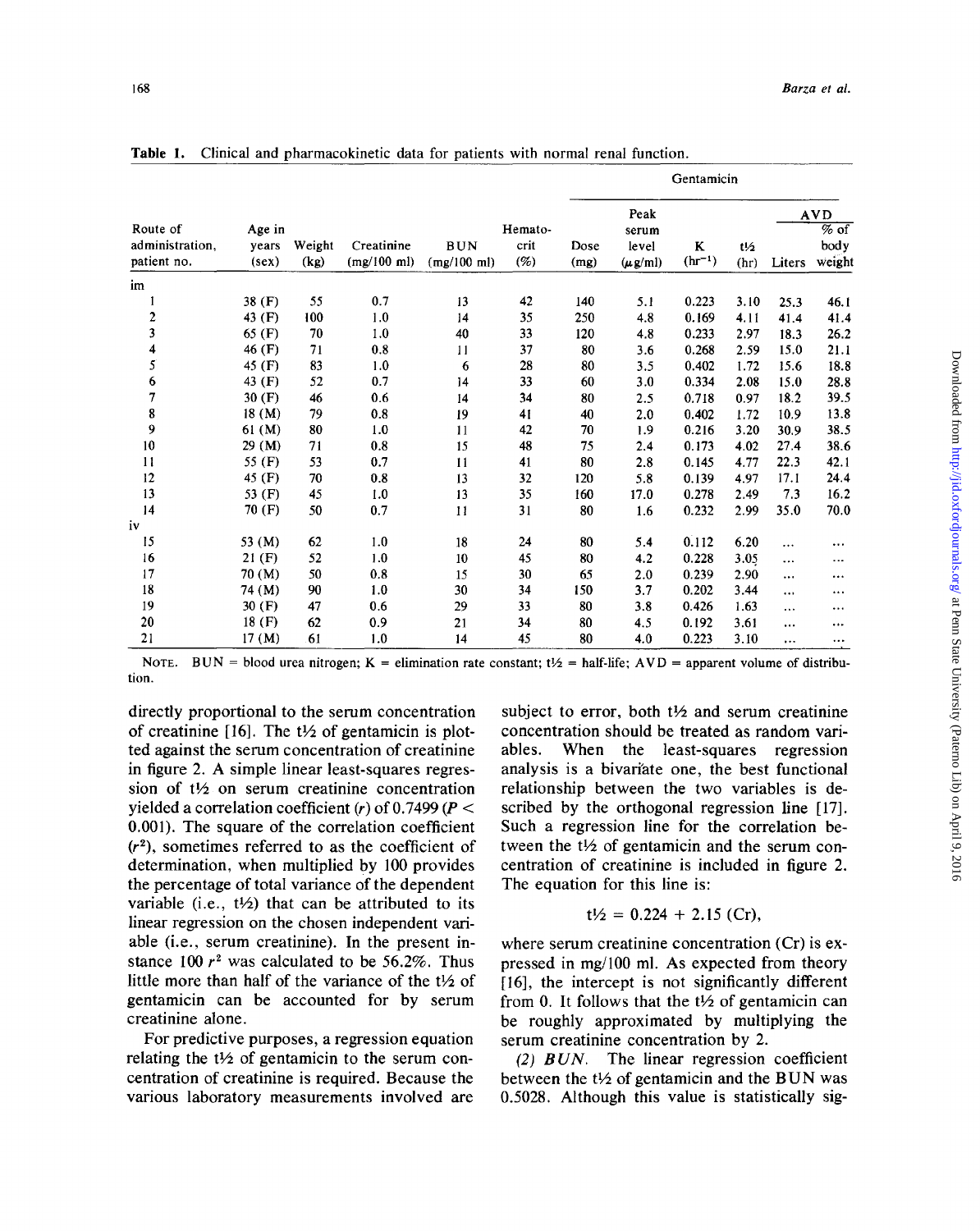|                 |        |        |                       |                       |         | Gentamicin |              |             |                |            |               |
|-----------------|--------|--------|-----------------------|-----------------------|---------|------------|--------------|-------------|----------------|------------|---------------|
|                 |        |        |                       |                       |         |            | Peak         |             |                | <b>AVD</b> |               |
| Route of        | Age in |        |                       |                       | Hemato- |            | serum        |             |                |            | $%$ of        |
| administration. | years  | Weight | Creatinine            | <b>BUN</b>            | crit    | Dose       | level        | K           | $t\frac{1}{2}$ |            | body          |
| patient no.     | (sex)  | (kg)   | $(mg/100 \text{ ml})$ | $(mg/100 \text{ ml})$ | (%)     | (mg)       | $(\mu$ g/ml) | $(hr^{-1})$ | (hr)           |            | Liters weight |
| im              |        |        |                       |                       |         |            |              |             |                |            |               |
| 22              | 47 (F) | 65     | 1.7                   | 26                    | 39      | 80         | 3.3          | 0.160       | 4.3            | 20.4       | 31.4          |
| 23              | 76 (M) | 63     | 2.2                   | 41                    | 38      | 80         | 5.8          | 0.423       | 1.6            | 8.1        | 12.9          |
| 24              | 19(F)  | 37     | 2.7                   | 67                    | 29      | 60         | 5.0          | 0.204       | 3.3            | 9.9        | 26.8          |
| 25              | 23(M)  | 64     | 3.8                   | 26                    | 21      | 60         | 3.5          | 0.108       | 6.3            | 16.4       | 25.7          |
| 26              | 41 (M) | 75     | 6.8                   | 72                    | 20      | 105        | 2.8          | 0.040       | 17.2           | 37.8       | 50.4          |
| 27              | 63 (M) | 70     | 7.0                   | 98                    | 25      | 160        | 7.2          | 0.056       | 12.4           | 31.5       | 45.0          |
| 28              | 40(M)  | 80     | 14.8                  | 201                   | 33      | 160        | 10.0         | 0.036       | 19.1           | 18.8       | 23.5          |
| iv              |        |        |                       |                       |         |            |              |             |                |            |               |
| 29              | 69 (M) | 60     | 1.7                   | 34                    | 27      | 80         | 2.9          | 0.245       | 2.8            |            | $\cdots$      |
| 30              | 60(M)  | 75     | 2.0                   | 30                    | 21      | 60         | 1.8          | 0.053       | 13.1           | $\ddotsc$  | $\cdots$      |
| 31              | 73 (M) | 59     | 2.4                   | 28                    | 46      | 80         | 4.2          | 0.219       | 3.1            |            | .             |
| 32              | 48 (F) | 45     | 2.5                   | > 200                 | 21      | 80         | 4.0          | 0.065       | 10.6           |            | $\cdots$      |
| 33              | 55 (F) | 61     | 2.7                   | 14                    | 27      | 80         | 7.4          | 0.151       | 4.6            |            | $\cdots$      |
| 34              | 58 (M) | 85     | 3.3                   | 123                   | 35      | 210        | 13.0         | 0.123       | 5.6            |            | $\cdots$      |
| 35              | 70 (M) | 50     | 4.5                   | 85                    | 28      | 125        | 7.2          | 0.027       | 25.8           | .          | $\cdots$      |
| 36              | 70 (M) | 70     | 4.5                   | 123                   | 34      | 140        | 5.8          | 0.131       | 5.2            |            | $\cdots$      |
| 37              | 65 (M) | 55     | 4.7                   | 75                    | 34      | 80         | 3.7          | 0.228       | 3.0            |            | $\cdots$      |
| 38              | 27(F)  | 53     | 6.1                   | 111                   | 24      | 80         | 3,8          | 0.156       | 4.4            | $\cdots$   | $\cdots$      |
| 39              | 70 (F) | 55     | 8.4                   | 91                    | 24      | 60         | 3.1          | 0.112       | 6.2            | $\cdots$   |               |
| 40              | 54 (M) | 61     | 8.8                   | 37                    | 17      | 150        | 6.4          | 0.025       | 27.9           | $\cdots$   | $\cdots$      |
| 41              | 63 (M) | 83     | 11.8                  | 132                   | 30      | 200        | 9.6          | 0.040       | 17.4           |            |               |
| 42              | 54 (M) | 70     | 15.0                  | 88                    | 18      | 160        | 6.3          | 0.033       | 20.8           |            | $\cdots$      |

Table 2. Clinical and pharmacokinetic data for patients with impaired renal function.

NOTE. Patients are arranged in order of increasing serum concentrations of creatinine. BUN = blood urea nitrogen;  $K =$  elimination rate constant;  $t/2 =$  half-life;  $AVD =$  apparent volume of distribution.

nificant ( $P < 0.001$ ), it is obviously too low to have any predictive value.

*(3) Blood hematocrit.* Most of the patients with renal impairment, but only two of 21 patients with normal renal function, had hematocrit levels below 30% (tables 1 and 2). A curvilinear relationship appeared to exist between hematocrit and the  $t\frac{1}{2}$  of gentamicin in individual patients (figure 3). The data, however, could be reasonably linearized by a plot of  $\frac{1}{2}$  against the reciprocal of hematocrit. A bivariate linear least-squares fit of the data yielded the following equation:

$$
t\frac{1}{2} = -30.3 + \frac{1.11 \times 10^3}{(\% \text{ hematocrit})}.
$$

A correlation coefficient of 0.6477 ( $P < 0.001$ ) was obtained. Thus, the simple regression on the reciprocal of hematocrit accounted for 42% of the total variance of the  $t\frac{1}{2}$  of gentamicin. The level of predictability achieved with hematocrit

was intermediate between that found with serum creatinine and that found with BUN.

*Multiple linear regression.* Thus far we have presented individual correlations of  $t\frac{1}{2}$  with serum concentration of creatinine, BUN, and hematocrit. By simultaneous regression of the  $t\frac{1}{2}$  of gentamicin against all three parameters, more of the total variance could conceivably be explained. Moreover, endogenous creatinine clearance and serum creatinine concentrations are known to be dependent on sex [16], age, and body weight [18, 19], and differences in these three characteristics may have a direct effect on the elimination of gentamicin. Since sex is not a continuous variable, a "dummy" representation with a value of 0 for male and 1 for female was assigned  $[20]$ . A multiple linear regression<sup>1</sup> was

<sup>1</sup> The multiple regression program, BMD03R, is one of several Bio-Medical Computer Programs, adapted for use at the State University of New York at Buffalo, from the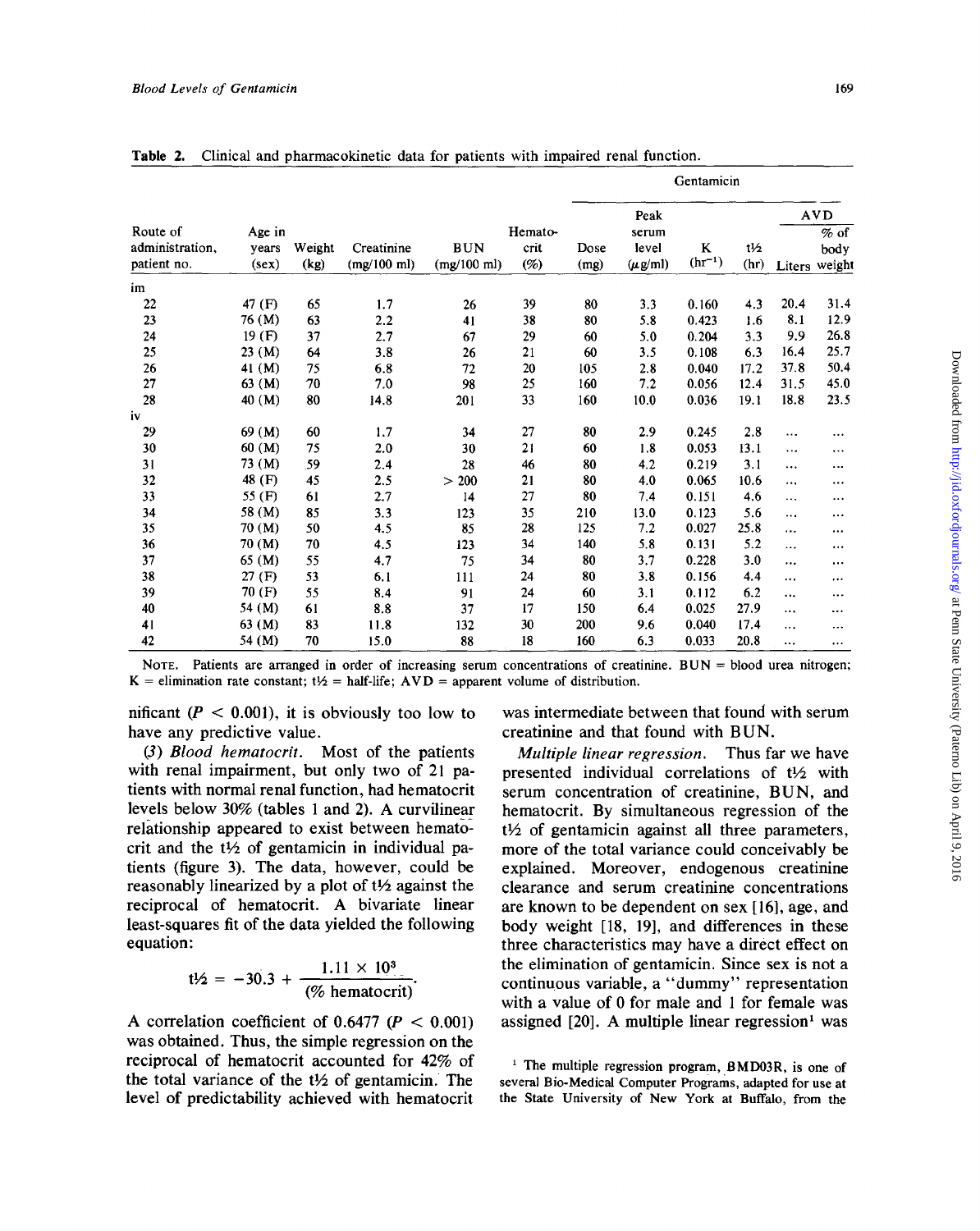

Figure 2. Relation of serum halflife of gentamicin to serum concentration of creatinine (Cr) in 42 patients with normal or impaired renal function. Solid line is the bivariate linear least-squares regression line.

then performed on a CDC 6400 digital computer. The dependent variable was the  $t\frac{1}{2}$ , and the input independent variables included sex, age, body weight, serum creatinine concentration, BUN, and reciprocal of hematocrit. As is shown in table 3, the multiple correlation coefficient for all six parameters was 0.8212. When the regression coefficients for each of the six variables were examined, only those for serum creatinine concentration and the reciprocal of hematocrit reached an acceptable level of statistical significance. (The regression coefficient for sex was of borderline significance, and its interpretation was obscured by the uneven distribution of males and females in the two groups of patients.)

The importance of the individual variables in explanation of the total variance is also expressed by the partial correlation coefficients, which are the computed correlations between  $t\frac{1}{2}$ and each of the variables when the remaining ones are held at fixed values. The deletion of age, body weight, and BUN from the regression caused no reduction in the strength of correlation or predictability. Accordingly, one can write a linear regression equation solely in terms of sex, serum creatinine concentration, and reciprocal of hematocrit. For males the  $t\frac{1}{2}$  of gentamicin is obtained by the following equation:

$$
t\frac{1}{2} = -3.68 + 0.898 \text{ (Cr)} + \frac{2.58 \times 10^2}{\frac{6}{6} \text{ hematocrit}}.
$$

For females the following equation was used:

$$
t\frac{1}{2} = -5.02 + 0.898 \text{ (Cr)} + \frac{2.58 \times 10^2}{\frac{6}{2} \text{ hematocrit)}}
$$

In each equation, serum creatinine concentration is expressed as mg/l00 ml.

*Evaluation of creatinine clearance.* Siersbaek-Nielsen et al. [19] have provided a nomogram by means of which creatinine clearance can be computed from the serum level of creatinine alone. In effect, the nomogram corrects for changes due to sex, age, and body weight in the relation between serum creatinine and its clearance. A similar approach was used by Nielsen et al. [21] for calculation of the  $t\frac{1}{2}$  of kanamycin. We therefore used Siersbaek-Nielsen's nomogram to convert all values for serum concentrations of creatinine into clearance values. The elimination rate constant (K) of gentamicin for the 42 patients studied was plotted

Health Sciences Computer Facility, Department of Preventive Medicine and Public .Health, School of Medicine, University of Los Angeles, Los Angeles, Calif.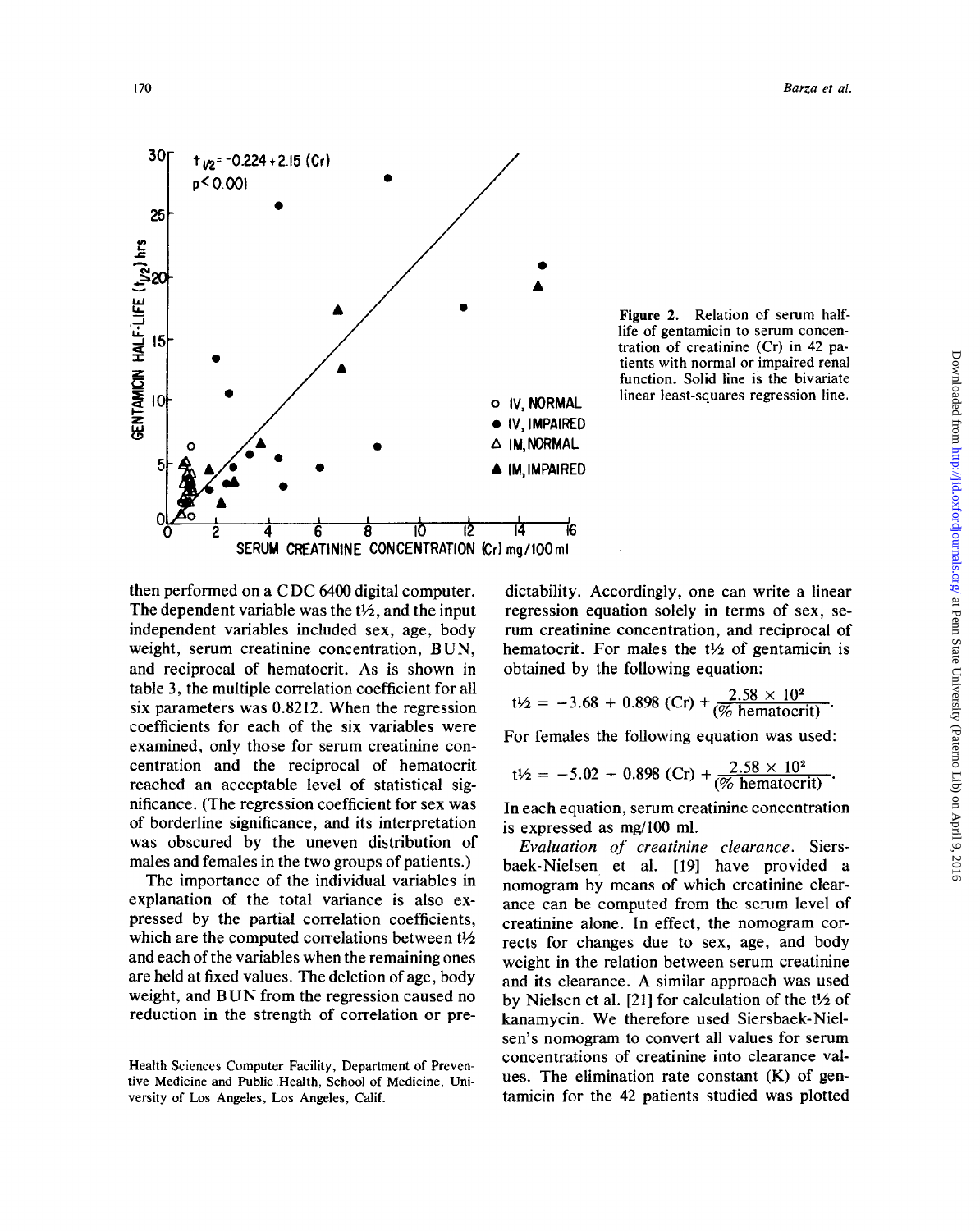| Independent<br>variables                   | Regression<br>coefficient (SE)                           | t value<br>$(df = 35)$ | Partial<br>correlation<br>coefficient |
|--------------------------------------------|----------------------------------------------------------|------------------------|---------------------------------------|
| $Sex*$                                     | $-2.31(1.53)$                                            | $-1.512 +$             | $-0.248$                              |
| Age (years)                                | $4.73 \times 10^{-3}$ $(3.85 \times 10^{-2})$            | $0.123 \pm$            | 0.021                                 |
| Weight (kg)                                | $-3.08 \times 10^{-3}$ (5.18 $\times$ 10 <sup>-2</sup> ) | $-0.059 \pm$           | $-0.010$                              |
| Serum creatinine concentration (mg/100 ml) | 0.898(0.286)                                             | 3.139S                 | 0.469                                 |
| Blood urea nitrogen (mg/100 ml)            | $1.1 \times 10^{-4}$ (1.82 $\times 10^{-2}$ )            | $0.006 \pm$            | 0.001                                 |
| Reciprocal of hematocrit                   | 2.56(0.845)                                              | $3.036$ §              | 0.457                                 |

**Table 3.** Results of multiple linear regression analysis of  $t\frac{1}{2}$  of gentamicin in 42 patients.

NOTE. The overall statistics are as follows: intercept =  $-3.69$  hr; se of estimate = 4.18 hr; coefficient of determination = 0.6744; multiple correlation coefficient = 0.8212;  $df =$  degrees of freedom.

\* "Dummy" variable: male = 0, female = 1.

 $\uparrow$  0.2 > *P* > 0.1.

 $\ddagger P > 0.2$ .  $§ 0.005 > P > 0.001.$ 

against the estimated rate of creatinine clearance (figure 4). The points exhibited considerable scatter. In addition, there did not appear to be a clear linear dependence of K on the rate of creatinine clearance; such a dependence was suggested by theory [22]. Instead, most patients with creatinine clearance values above 60 ml/min had nearly normal K values for gentamicin.

*Apparent volume of distribution (AVD).*

Considerable variation in the AVD was noted from one individual to another (see tables 1 and 2). Patient no. 14 had an unusually large AVD (i.e., 70% of her body weight). Except for this individual, the AVD in terms of percentage of body weight varied over a fourfold range (12%-50%). The mean values for patients with normal renal function were not significantly different from those for patients with impaired



Figure 3. Relation of serum half-life of gentamicin to hematocrit in 42 patients with impaired (closed symbols) or normal (open symbols) renal function. Circles indicate iv administration; triangles indicate im administration.



Figure 4. The elimination rate constant of gentamicin plotted as a function of endogenous creatinine clearance. Values were estimated from serum concentration of creatinine in 42 patients according to the nomogram of Siersbaek-Nielsen et al. [19]. Closed symbols indicated impaired renal function; open symbols indicate normal renal function. Circles indicate iv administration; triangles indicate im administration.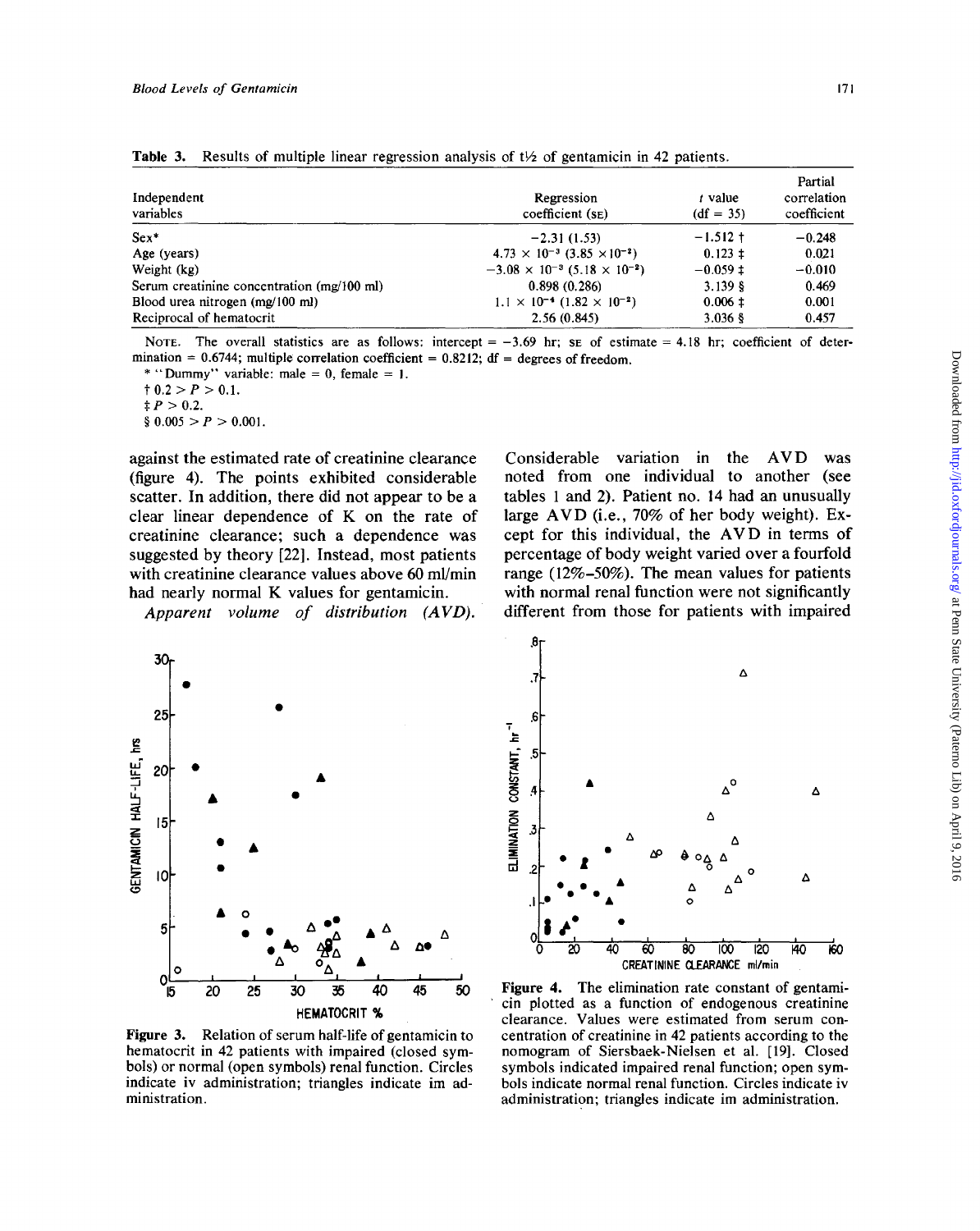Table 4. Comparison of apparent volume of distribution (AV D) in 14 patients with normal renal function with that in seven patients with impaired renal function.

|                   | <b>AVD</b>     |                                                                   |         |  |  |  |  |
|-------------------|----------------|-------------------------------------------------------------------|---------|--|--|--|--|
| Renal function    | Liters         | % of body<br>weight                                               |         |  |  |  |  |
| Normal            |                | $21.4 \pm 9.6$<br>$20.4 \pm 10.8$<br>$P > 0.8$<br>$30.8 \pm 12.9$ | P > 0.7 |  |  |  |  |
| Impaired<br>Total | $21.1 \pm 9.7$ | $32.4 \pm 14.1$                                                   |         |  |  |  |  |

NOTE. Values are means  $\pm$  sD.

renal function by the *t-test* (table 4). The overall AVD was 21.1 liters, or 32.4% of body weight. The AVD did not appear to be related to body weight, since linear regression of the two functions yielded a least-squares regression slope that was not significantly different from 0  $(P >$ 0.1).

## **Discussion**

Optimal therapy of serious infections due to *Pseudomonas aeruginosa* with gentamicin appears to require the production of peak serum levels of 5-8  $\mu$ g/ml [2-4]. While the determinants of ototoxicity and nephrotoxicity due to this agent are not clear [3, 6, 23], it is generally thought that blood levels above  $10-12 \mu$ g/ml should be avoided [3]. A variety of approaches have been devised for prediction of the  $t\frac{1}{2}$  of gentamicin in serum, particularly in patients with impaired renal function, and for production of peak serum levels in the range of  $4-10 \mu g/ml$ . Equations and nomograms based on the rate of endogenous creatinine clearance [11-13] or on serum creatinine concentration [14, 15] have been stated to correlate well with the observed rate of clearance of gentamicin.

The present report is an analysis of our experience concerning the predictability of peak serum levels and  $t\frac{1}{2}$  of gentamicin based on the use of common parameters. As is usually the practice in this institution, the rates of creatinine clearance were not determined, and the concentration of creatinine in serum was used as a guide for the degree of renal impairment. Marked differences were noted in sex distribution and route of administration between patients with normal renal

function and those with impaired renal function. These disparities arose by chance; nevertheless, they may have affected our results. The method used for assay of gentamicin appears to have been acceptably accurate, and recent data indicate that the presence of hyperbilirubinemia in three individuals probably did not affect the assay [24].

Doses of gentamicin in the commonly used range of 1.2-1.7 mg/kg (iv or im) produced peak serum levels of  $\leq 5 \mu g/ml$  in 20 of 24 recipients; in 15 of these patients, the peak was  $\lt 4 \mu$ g/ml. It may be presumed that specimens obtained earlier than 15 min after completion of the iv infusion would have yielded somewhat higher concentrations. Marked variations among patients were observed in the maximal serum level produced by a given dose of drug, a finding noted by others [4, 14, 25-27].

The peak serum concentration of gentamicin measured after im injection correlated as well with the total quantity of drug given (mg) as with the dose in mg/kg. The correlation coefficient between dose (mg) and peak serum level was 0.762; this value is similar to that reported by Kaye et al.  $(r = 0.79)$  for peak serum level vs. dose in mg/kg [27]. It is possible that the computation of dose on the basis of lean body mass would result in greater predictability of the values.

Riff and Jackson noted a significant inverse correlation between peak levels of gentamicin and hematocrit in adults [25]. Such a relation was not evident in several studies of infants [28-30] or in our own population. However, the finding in the present study of a significant inverse correlation between hematocrit and  $t\frac{1}{2}$  of gentamicin suggests that a relation similar to that noted by Riff and Jackson might have become evident had our patients been studied after multiple doses.

The mean  $t\frac{1}{2}$  of gentamicin in our patients with normal renal function (3.12 hr) was in the range usually reported [8, 14, 15,31,32]. There was considerable variation from one individual to another, as has been noted by others [3, 4, 27, 31]. Riff and Jackson characterized the patterns of response as "accelerated," "typical," or "dampened." These patterns were reproducible within an individual and were unrelated to the route of administration, associated diseases, age, sex, or weight [25].

A particularly striking finding in the present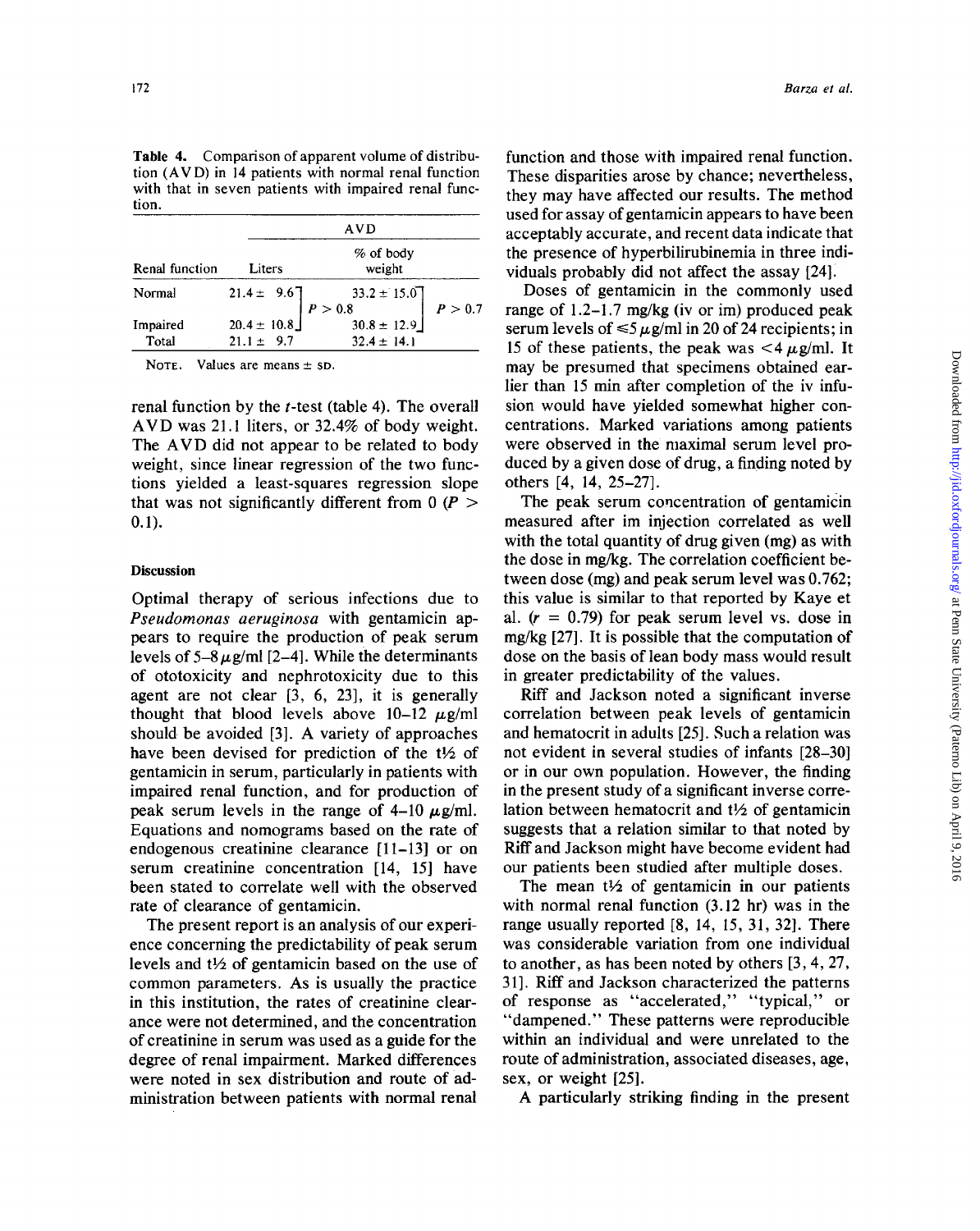study was the fact that the correlation coefficient between  $t\frac{1}{2}$  of gentamicin and serum creatinine concentration was, only 0.749, in contrast to values of  $>0.9$  reported by Cutler et al. [15] and McHenry et al. [14]. However, Kaye et al., in a compilation of their own results with those of four other groups, observed a similarly poor correlation coefficient  $(r = 0.71)$  between the rates of clearance of gentamicin and creatinine [27]. An extremely poor correlation between these two variables was also noted by McCracken among infants two to 24 months of age [28]. The proportionality factor relating serum creatinine concentration (mg/100 ml) to  $t\frac{1}{2}$  of gentamicin in the present study was 2.15. This value is lower than the values found by others  $(3-4)$  [14, 15].

There was a significant correlation between the reciprocal of hematocrit and the  $t\frac{1}{2}$  of gentamicin in the present investigation. Such a relation was not evident in a pediatric study [29]. Although anemia is extremely common in patients with impaired renal function, multiple linear regression analysis suggested that the effect of hematocrit could not be explained simply as a manifestation of azotemia, but rather that this variable contributed separately to the pharmacokinetics of gentamicin. There was no apparent relation between the  $t\frac{1}{2}$  of gentamicin and the level of serum albumin or between the hematocrit and the AYD.

.The curvilinear relation observed between the elimination constant of gentamicin and the estimated rate of creatinine clearance in the present study (figure 4) is surprising since the drug appears to fulfill the criteria of exclusive glomerular filtration [7-9]. A similar curvilinear relation was reported by Chan et al., who noted that patients with creatinine clearance values above 70 ml/  $min/1.73$  m<sup>2</sup> of body surface area had normal elimination rate constants for gentamicin [13]. These findings raise doubt as to the validity of assuming a linear relation between the elimination rate constant of gentamicin and creatinine clearance over the entire clinical range.

It has been suggested that, because of its molecular size and minimal binding to plasma protein [7, 8, 33], gentamicin is freely diffusible in the interstitial tissue water. This hypothesis is supported by the fact that the AVD of gentamicin is similar to that of extracellular body water.

The AVD estimated in our patients varied considerably from one individual to another, although the average value is in accord with data reported by others [7, 8]. We found, as did Gyselynck et al. [7], that the AV D is not dependent on body weight. In contrast to those authors, however, we noted no significant difference between values in patients with normal renal function and values in those with impaired renal function.

The data in the present study indicate that the predictability of the  $t\frac{1}{2}$  of gentamicin on the bases of sex, age, body weight, serum creatinine, BUN, and hematocrit in patients with renal impairment is far from satisfactory. Using all of the clinical and laboratory information, we could, at best, account for only two-thirds of the total variance of  $t\frac{1}{2}$  of gentamicin. The obvious implication is that, in patients with serious infections and compromised renal function, serum levels of gentamicin should be monitored frequently so that adjustments can be made for individual variations in the rate of clearance of the antibiotic. In practice, specimens might be obtained at the time of the peak serum level (e.g., immediately after iv infusion and about 1 hr after im injection) and just before the next dose of drug on the first day of therapy and every few days thereafter.

#### References

- 1. Darrell, J. H., Waterworth, P. M. Dosage of gentamicin for pseudomonas infections. Br. Med. J. 2:535-537, 1967.
- 2. Jackson, G. G., Riff, L. J. Pseudomonas bacteremia: pharmacologic and other bases for failure of treatment with gentamicin. J. Infect. Dis. 124(Suppl.):S185-S191, 1971.
- 3. Hewitt, W. L. Reflections on the clinical pharmacology of gentamicin. Acta Pathol. Microbiol. Scand. [B] 81(Suppl. 241): 151-156, 1973.
- 4. Noone, P., Parsons, T. M. C., Pattison, J. R., Slack, R. C. B., Garfield-Davies, D., Hughes, K. Experience in monitoring gentamicin therapy during treatment of serious gram-negative sepsis. Br. Med. J. 1:477-481, 1974.
- 5. Wers'all, J., Lundquist, P.-G., Bjorkroth, B. Ototoxicity of gentamicin. J. Infect. Dis. 119:410-416, 1969.
- 6. Jackson, G. G., Arcieri, G. Ototoxicity of gentamicin in man: a survey and controlled analysis of clinical experience in the United States. J. Infect. Dis. 124(Suppl.):SI30-S137, 1971.
- 7. Gyselynck, A.-M., Forrey, A., Cutler, R. Pharmacokinetics of gentamicin: distribution and plasma